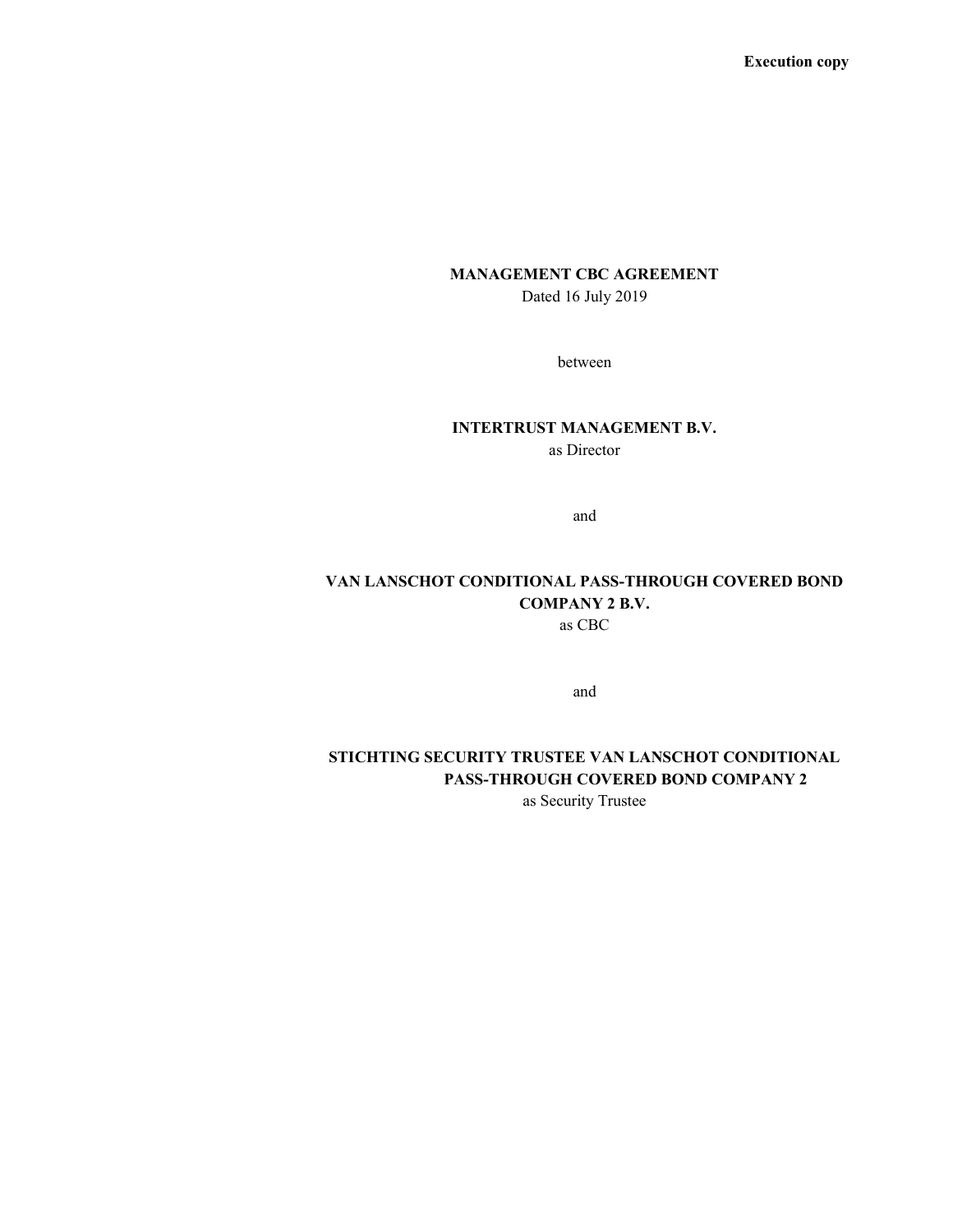$\overline{2}$ Van Lanschot/CPTCB2 Programme Management CBC Agreement

# **TABLE OF CONTENTS**

| <b>Clause</b> | Page |
|---------------|------|
| 1.            |      |
| 2.            |      |
| 3.            |      |
| 4.            |      |
| 5.            |      |
| 6.            |      |
| 7.            |      |
| 8.            |      |
| 9.            |      |
| 10.           |      |
| 11.           |      |
| 12.           |      |

**Schedule : Services**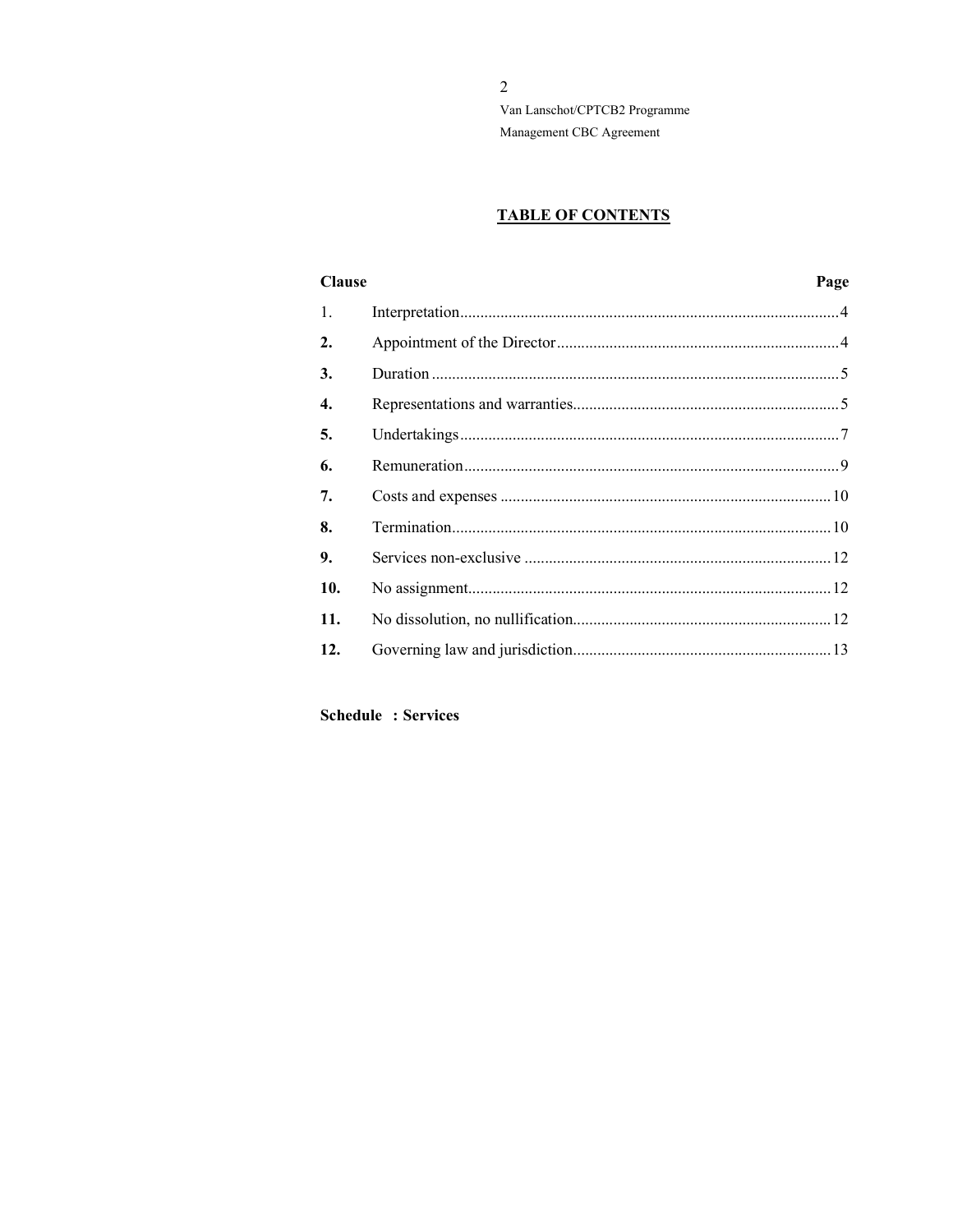THIS MANAGEMENT CBC AGREEMENT is dated 16 July 2019 and made between:

- 1. **INTERTRUST MANAGEMENT B.V.**, a private company with limited liability (besloten vennootschap met beperkte aansprakelijkheid) incorporated under the laws of the Netherlands and established in Amsterdam, the Netherlands;
- 2. VAN LANSCHOT CONDITIONAL PASS-THROUGH COVERED BOND COMPANY 2 B.V., a private company with limited liability (besloten vennootschap met beperkte aansprakelijkheid) incorporated under the laws of the Netherlands and established in Amsterdam, the Netherlands; and
- 3. STICHTING SECURITY TRUSTEE VAN LANSCHOT CONDITIONAL PASS-THROUGH COVERED BOND COMPANY 2, a foundation (stichting), organised under the laws of the Netherlands and established in Amsterdam, the Netherlands.

### WHEREAS:

- (A) The Issuer has decided to set up a second covered bond programme pursuant to which the Issuer will issue Covered Bonds from time to time separate from the covered bond programme set up on 2 March 2015.
- (B) Pursuant to a guarantee the CBC will as an independent obligation irrevocably undertake to pay interest and principal payable under the Covered Bonds.
- (C) The Issuer has requested Intertrust Management B.V. to act as director of the CBC.
- (D) Intertrust Management B.V. is willing to accept such appointment as director of the CBC and the parties to this Agreement wish to lay down the terms and conditions to such appointment in writing.
- (E) Certain Clauses in this Agreement will be for the benefit of the Security Trustee in view of its interest in the management of the CBC.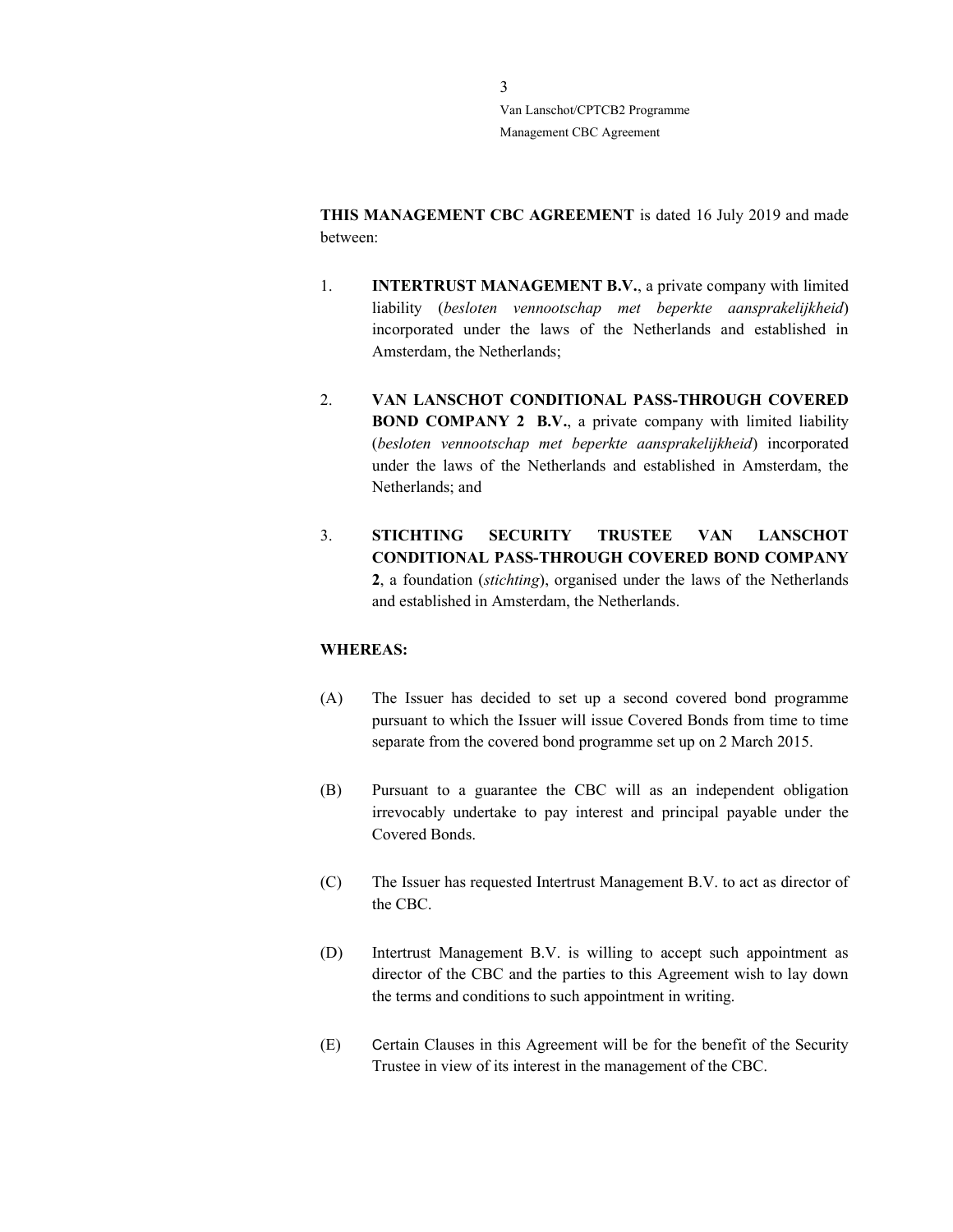#### IT IS AGREED as follows:

### 1. INTERPRETATION

- 1.1 In this Agreement (including its recitals), except so far as the context otherwise requires, words, expressions and capitalised terms used herein and not otherwise defined or construed herein shall have the same meanings as defined or construed in the master definitions agreement dated the date hereof and signed by, amongst others, the parties to this Agreement, as the same may be amended, restated, supplemented or otherwise modified from time to time (the "Master Definitions Agreement"). The rules of usage and of interpretation as set forth in the Master Definitions Agreement and all other agreements and understandings between the parties hereto contained therein shall apply to this Agreement, unless otherwise provided herein.
- 1.2 The expression "Agreement" shall herein mean this Management CBC Agreement including the Schedule hereto.
- 1.3 This Agreement expresses and describes Dutch legal concepts in English and not in their original Dutch terms. Consequently, this Agreement is concluded on the express condition that all words, terms and expressions used herein shall be construed and interpreted in accordance with the laws of the Netherlands.
- 1.4 The Security Trustee has agreed to become a party to this Agreement only for the purpose of taking the benefit of certain provisions of this Agreement expressed to be for its benefit and for the better preservation and enforcement of its rights under the Pledge Agreements, the Parallel Debt Agreement and the Trust Deed and, save as aforesaid, the Security Trustee shall assume no obligations or liabilities whatsoever to the Director or the CBC by virtue of the provisions hereof.

### 2. APPOINTMENT OF THE DIRECTOR

- 2.1 Intertrust Management B.V. has been appointed as director (*bestuurder*) of the CBC by the deed of incorporation of the CBC on 19 June 2019 and Intertrust Management B.V. hereby accepts such appointment on the terms and subject to the conditions set out in this Agreement.
- 2.2 The duty of the Director shall be to provide the services set forth in the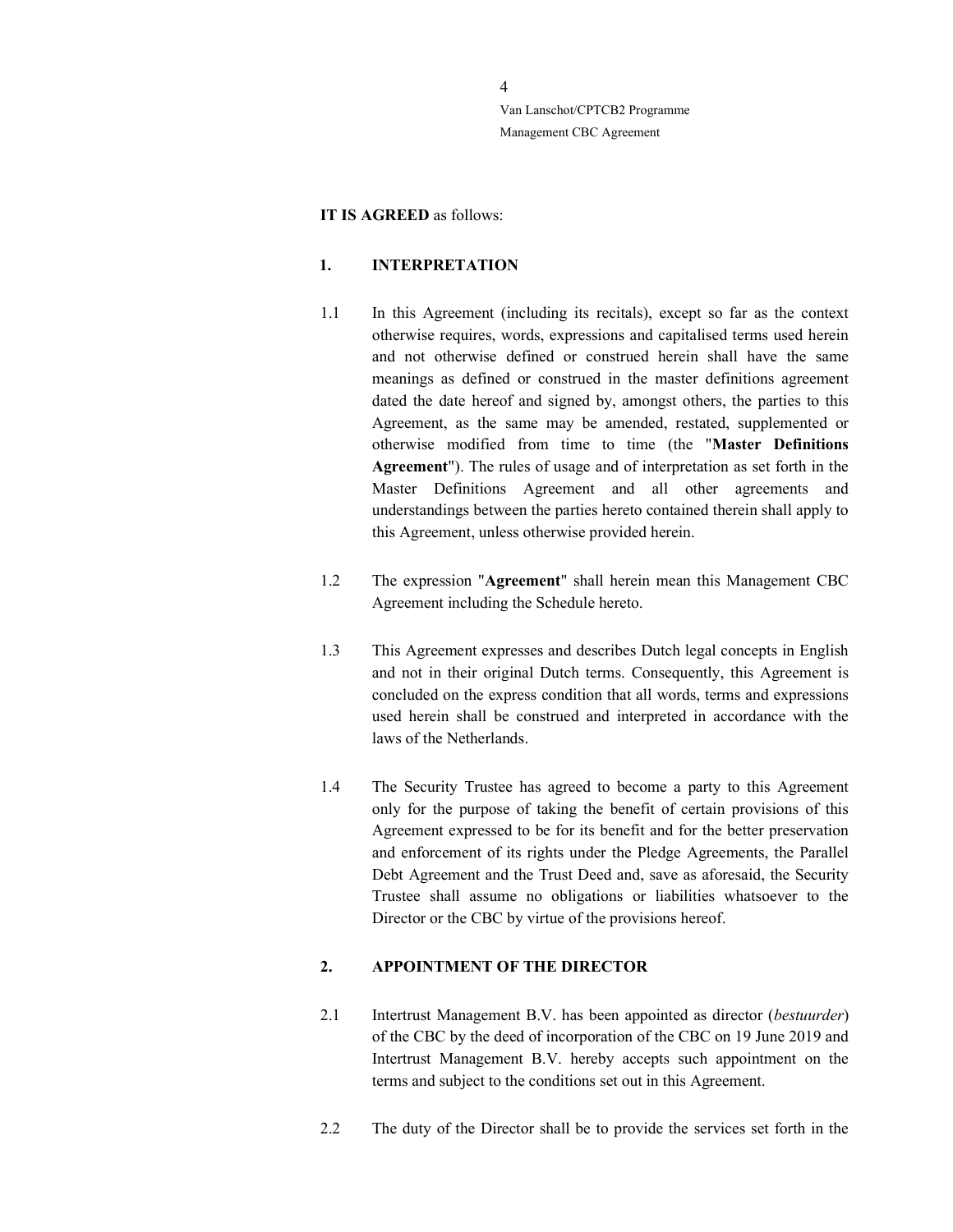> Schedule hereto upon and subject to the terms of this Agreement and the Director hereby accepts such duty.

### 3. DURATION

This Agreement and the appointment of the Director take effect as per the date of incorporation of the CBC and will, subject to Clause 8, terminate by operation of law if all liabilities under any of the Transaction Documents and any Covered Bonds have been fulfilled and discharged, upon a subsequent resolution of Stichting Holding to dissolve the CBC.

### 4. REPRESENTATIONS AND WARRANTIES

The Director hereby represents and warrants to the CBC and the Security Trustee that:

- (a) it has full legal right, power and authority to execute and deliver this Agreement and to perform its obligations hereunder;
- (b) all appropriate and necessary corporate action has been taken to authorise the execution and delivery of this Agreement and the performance and observance of the terms hereof;
- (c) this Agreement constitutes its legal, valid, binding and enforceable obligations;
- (d) neither a proposal has been made nor a resolution has been adopted for the dissolution (ontbinding) of the CBC or for the legal merger (juridische fusie) of the CBC with another legal entity or for the legal demerger (juridische splitsing) involving the CBC or for the CBC being converted (conversie) into a foreign entity;
- (e) neither a proposal has been made nor a resolution has been adopted for the dissolution of the Director or for the legal merger of the Director with another legal entity or for the legal demerger involving the Director or for the Director being converted into a foreign entity;
- (f) the CBC has neither been declared bankrupt (failliet) nor been granted a suspension of payments (surseance van betaling), nor has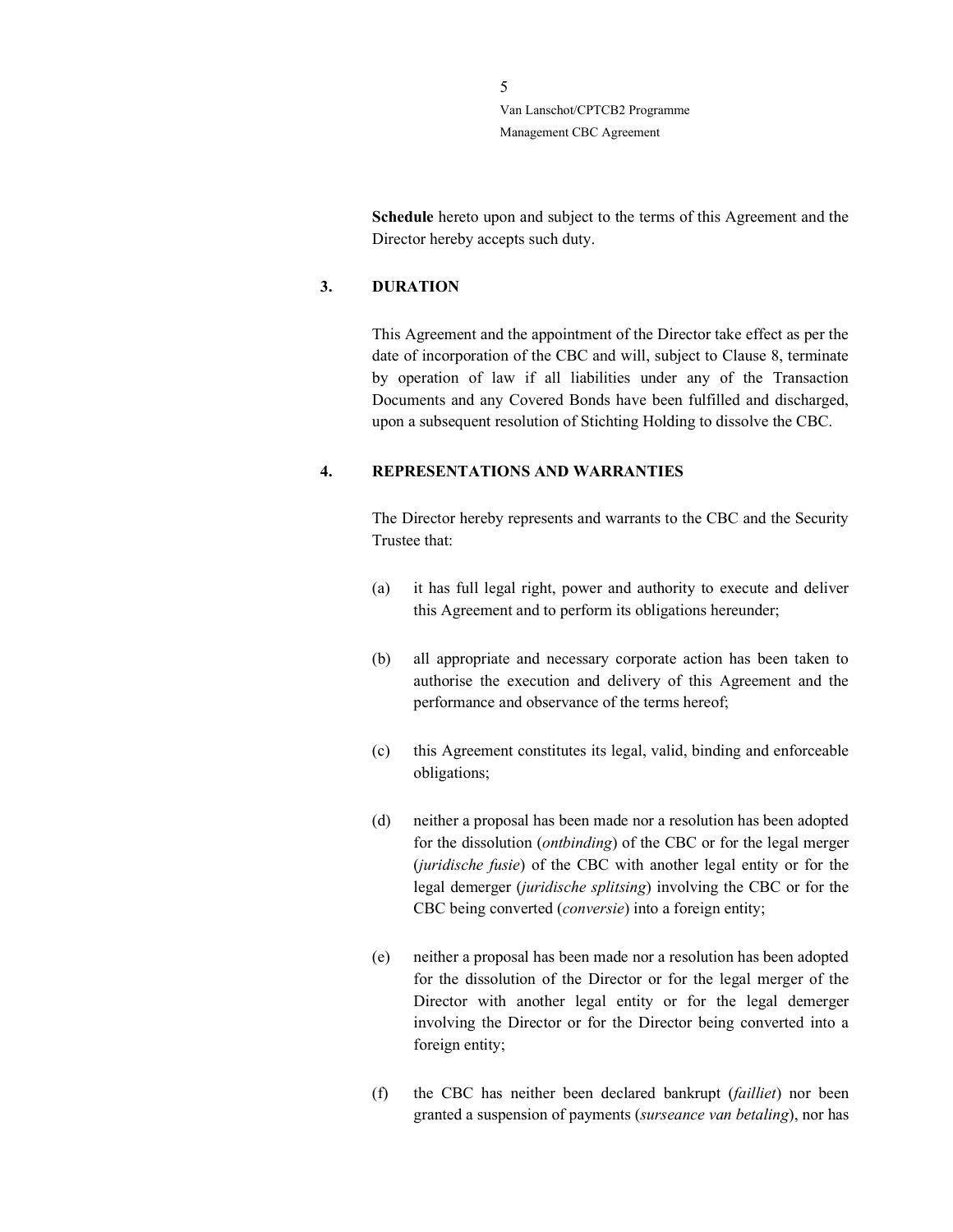> it applied for a declaration of bankruptcy or a suspension of payments, nor has the CBC become subject to any analogous insolvency proceedings under any applicable law nor have any of the CBC's assets been placed under administration (onder bewind gesteld);

- (g) it has neither been declared bankrupt nor been granted a suspension of payments, nor has it applied for a declaration of bankruptcy or a suspension of payments nor has it become subject to any analogous insolvency proceedings under any applicable law, nor have any of its assets been placed under administration;
- (h) the articles of association of the CBC have neither been amended since its incorporation nor a resolution to amend the articles of association of the CBC has been taken;
- (i) it is the sole director (*bestuurder*) of the CBC;
- (j) Stichting Holding Van Lanschot Conditional Pass-Through Covered Bond Company 2 holds all shares in the capital of the CBC;
- (k) no resolution has been passed to issue additional shares in the CBC and no rights have been granted to any third parties to acquire shares in the capital of the CBC;
- (l) the CBC has not been engaged in any activities since its date of incorporation, except for the transactions contemplated by and referred to in the Transaction Documents and all other documents relating thereto;
- (m) the CBC complies with the applicable provisions of the CRR and the Wft and with the provisions of all applicable decrees, rules, regulations and statements of policy of the relevant authority or authorities in the Netherlands, issued pursuant to or in connection with the Wft; and
- (n) it complies with the requirements of Dutch law regarding services as provided for in this Agreement, including the Dutch Act on the Supervision of Trust Offices as amended from time to time (Wet Toezicht trustkantoren).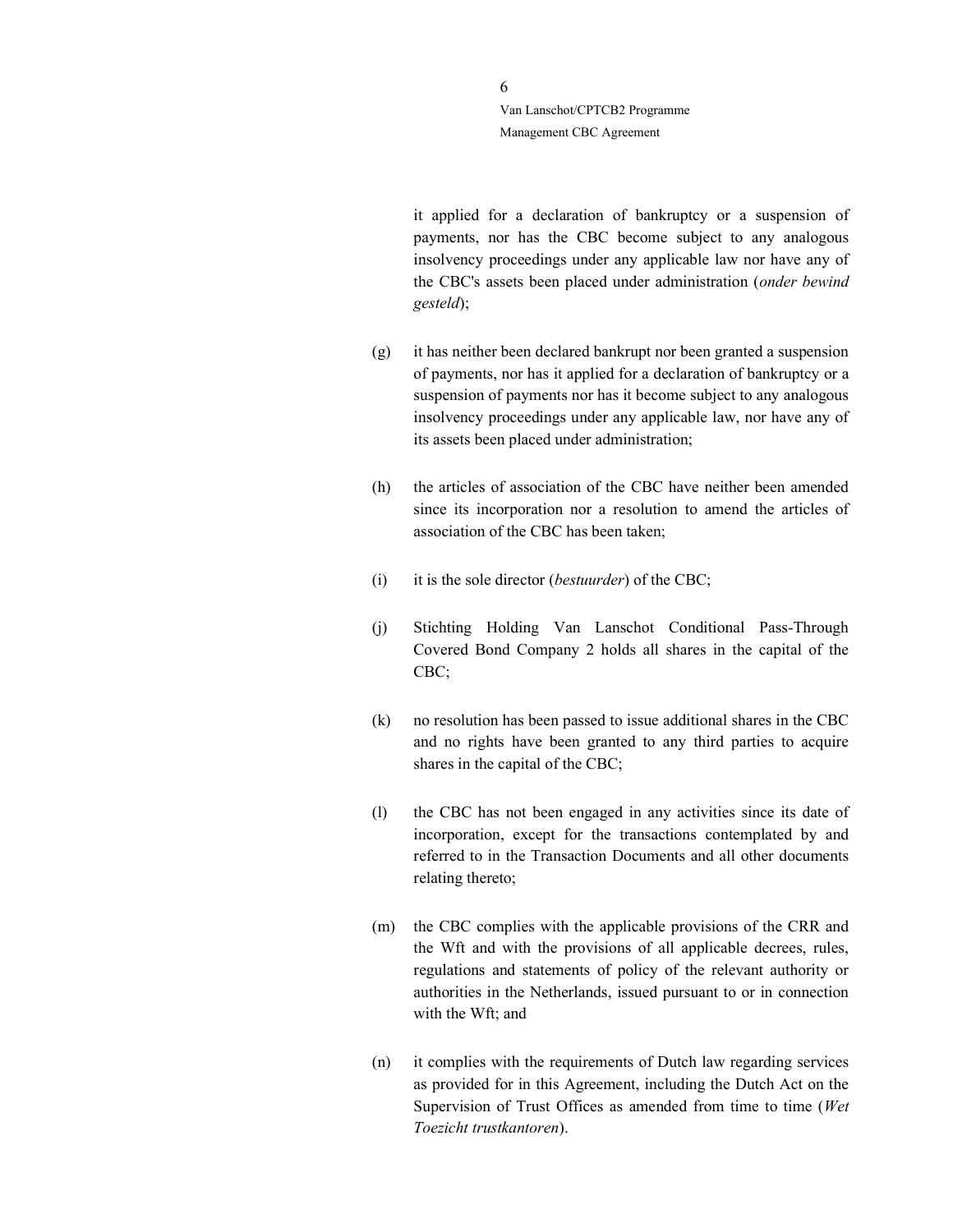### 5. UNDERTAKINGS

Without prejudice to the provisions of Clause 8, the Director undertakes with the CBC and the Security Trustee with effect from the date of this Agreement and as long as it serves as director that:

- (a) it shall only resign from its position as director of the CBC as soon as a suitable person, trust or administration office, reasonably acceptable to the Security Trustee, after consultation with the Secured Parties, other than the Covered Bondholders, has been contracted to act as successor director of the CBC subject to Rating Agency Confirmation;
- (b) the CBC shall undertake no other business except as provided for in the Transaction Documents until the CBC no longer has any actual or contingent liabilities under any of the Transaction Documents and any Covered Bonds;
- (c) it shall manage the affairs of the CBC in accordance with proper and prudent Dutch business practice and in accordance with its articles of association and in accordance with the requirements of Dutch law and Dutch accounting practice with the same care that it exercises or would exercise in connection with the administration of similar matters held for its own account or for the account of third parties;
- (d) it shall continue to be the sole director of the CBC;
- (e) it shall as director of the CBC not (i) agree to any alteration of any agreement including, but not limited to, the Transaction Documents, to which the CBC is a party or (ii) enter into any agreement in each case without the prior written consent of the Security Trustee and without notification to the Rating Agencies and in accordance with any other requirements in any of the Transaction Documents;
- (f) it and the CBC shall refrain from any action detrimental to any of its obligations under the Transaction Documents;
- (g) it shall exercise all its rights and/or powers by virtue of being director of the CBC in compliance with the Transaction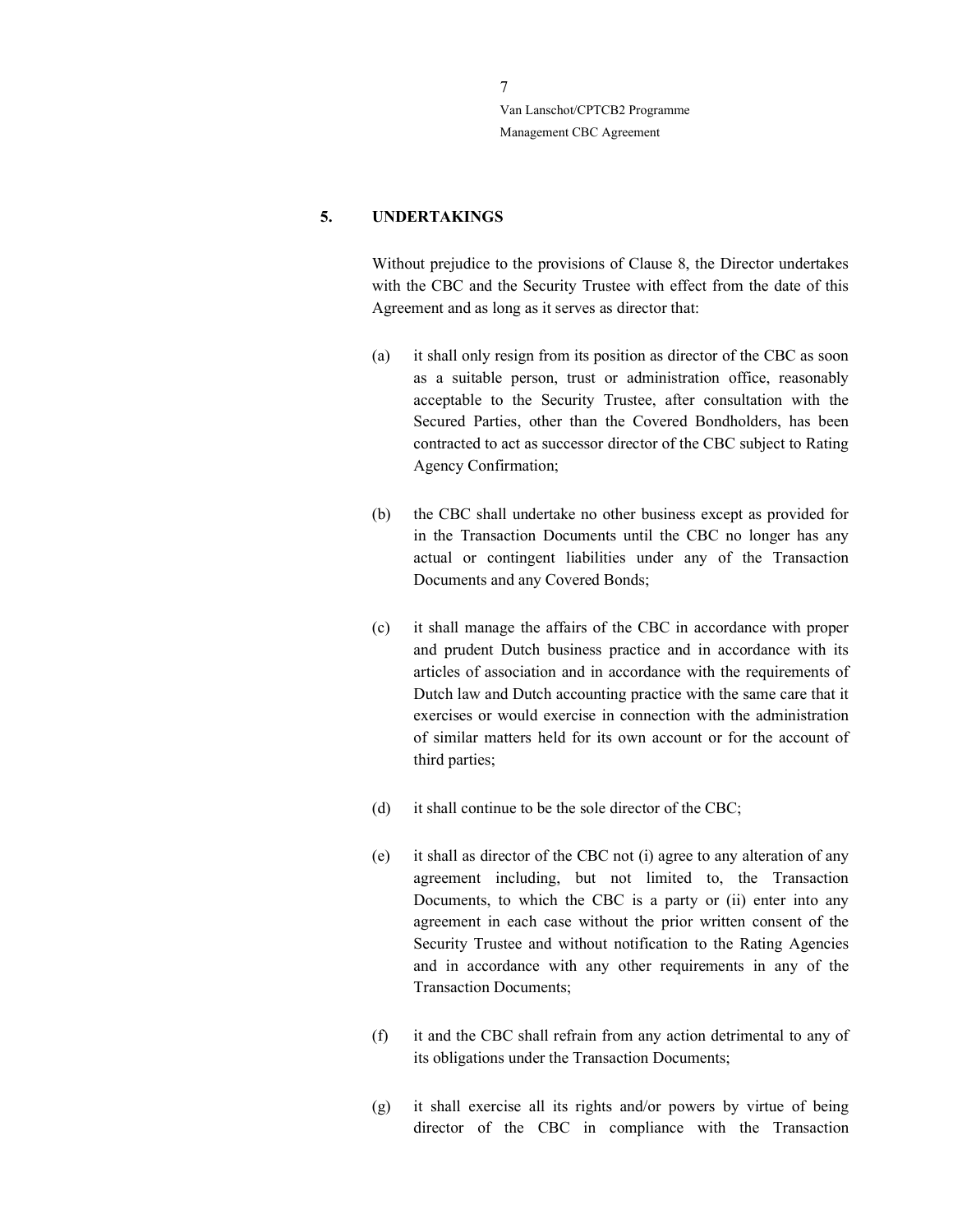#### Documents;

- (h) it shall procure that the CBC shall at all times fulfil and comply with its obligations under each Transaction Document to which it is or will become a party, provided that to the extent that such obligations are contingent or dependent for their performance on the due performance by any other party of its obligations and undertakings under any Transaction Document such other party duly performs such obligations and undertakings thereunder;
- (i) it shall as director of the CBC not engage external advisers without the prior written consent of the Security Trustee, which consent shall be presumed to have been given if the Security Trustee will not have replied within five (5) Business Days from the date of the written request from the CBC;
- (j) it shall not, as director of the CBC, novate or amend this Agreement without the prior written consent of the Security Trustee;
- (k) it shall as director of the CBC not take action (i) to dissolve the CBC, or (ii) to enter into a legal merger or legal demerger involving the CBC, or (iii) to have the CBC converted into a foreign entity, or (iv) to have the CBC request the court to grant a suspension of payments, or (v) to have the CBC declared bankrupt, without the prior written consent of the Security Trustee;
- (l) the CBC shall continue to comply with the applicable provisions of the CRR and the Wft and with the provisions of all applicable decrees, rules, regulations and statements of policy of the relevant authority or authorities in the Netherlands, issued pursuant to or in connection with the CRR and the Wft;
- (m) it shall procure that the Security Trustee and the Rating Agencies are notified in writing forthwith upon the Director becoming aware of any steps being taken by any party for the winding up, liquidation or bankruptcy of the CBC or of any steps or proceedings being taken against the CBC for the enforcement of any debt or obligation and in particular that the Security Trustee is notified in writing within two (2) calendar days of any summons to attend court hearings on a petition for bankruptcy being served on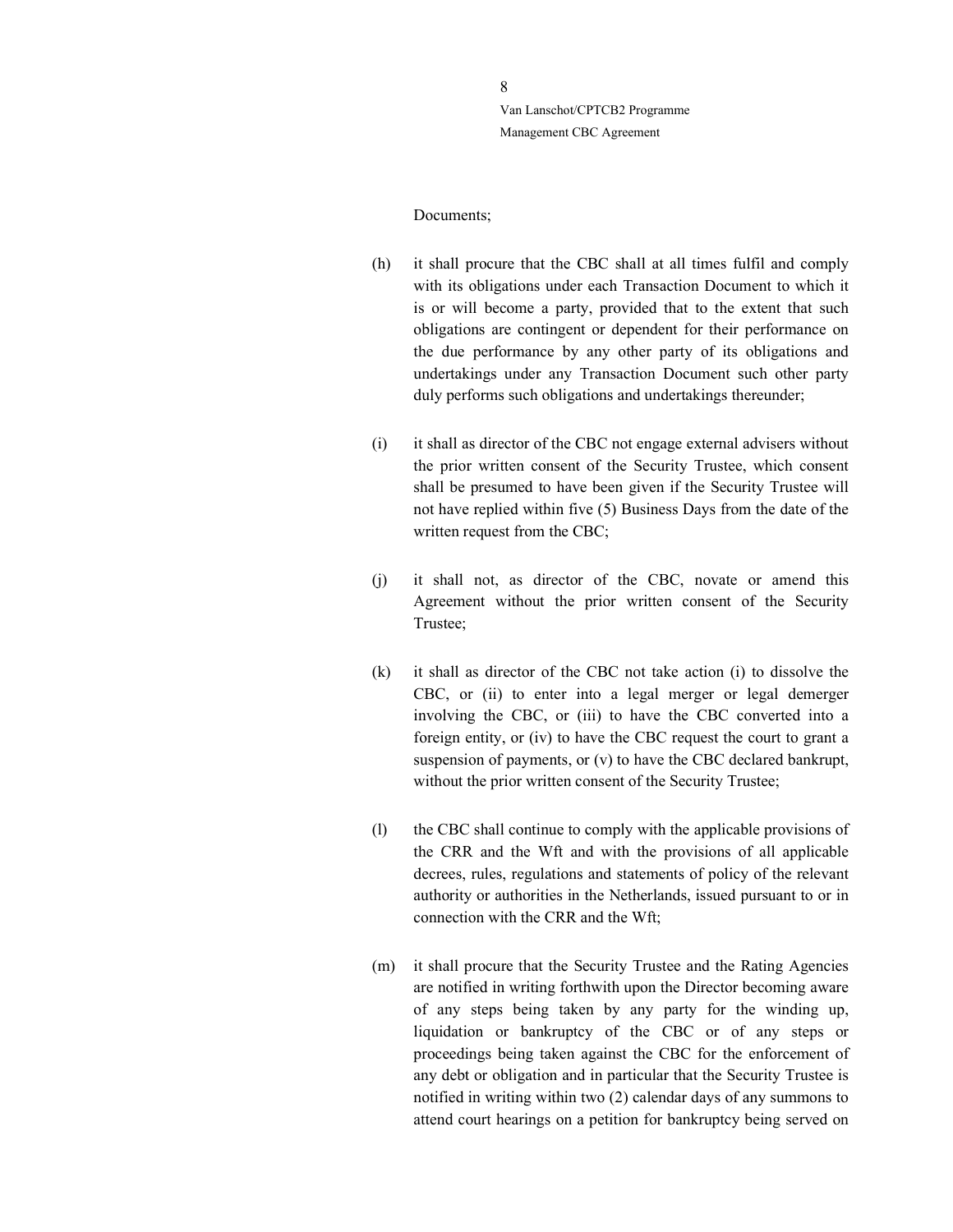#### or received by the CBC;

- (n) the CBC shall not engage employees and shall not enter into any agreement with respect to the rendering of services to the CBC, except as provided for in the Transaction Documents;
- (o) it shall procure that the Security Trustee and the Rating Agencies are notified in writing forthwith upon the Director becoming aware of the occurrence of any of the events set forth in Clause 8.2 hereof;
- (p) it shall continue to comply with the requirements of Netherlands law regarding services as provided for in this Agreement, including the Dutch Act on the Supervision of Trust Offices as amended from time to time:
- (q) the CBC shall hold itself as a separate entity and conduct its business in its own name;
- (r) the CBC shall use separate stationary, invoices and checks; and
- (s) it shall procure that Stichting Holding will after the adoption and approval of the CBC's annual accounts, each calendar year resolve that the CBC shall pay out any profit amount resulting from item (ix) of the Interest Available Amount, by way of dividend to Stichting Holding and it shall procure that Stichting Holding shall, within a period of fifteen (15) Business Days after the receipt of such amount, donate such amount, after deduction of any amounts owed to the tax authorities, to a charitable purpose.

#### 6. REMUNERATION

- 6.1 The CBC shall pay to the Director of the CBC a fee as agreed in a separate fee letter dated 11 April 2019.
- 6.2 Upon termination of its appointment as director of the CBC, the Director shall refund the whole or such part of any fee, remuneration, cost or expenses which it may at the date of such termination have received but which is referable to a date or period falling or commencing after the date of such termination.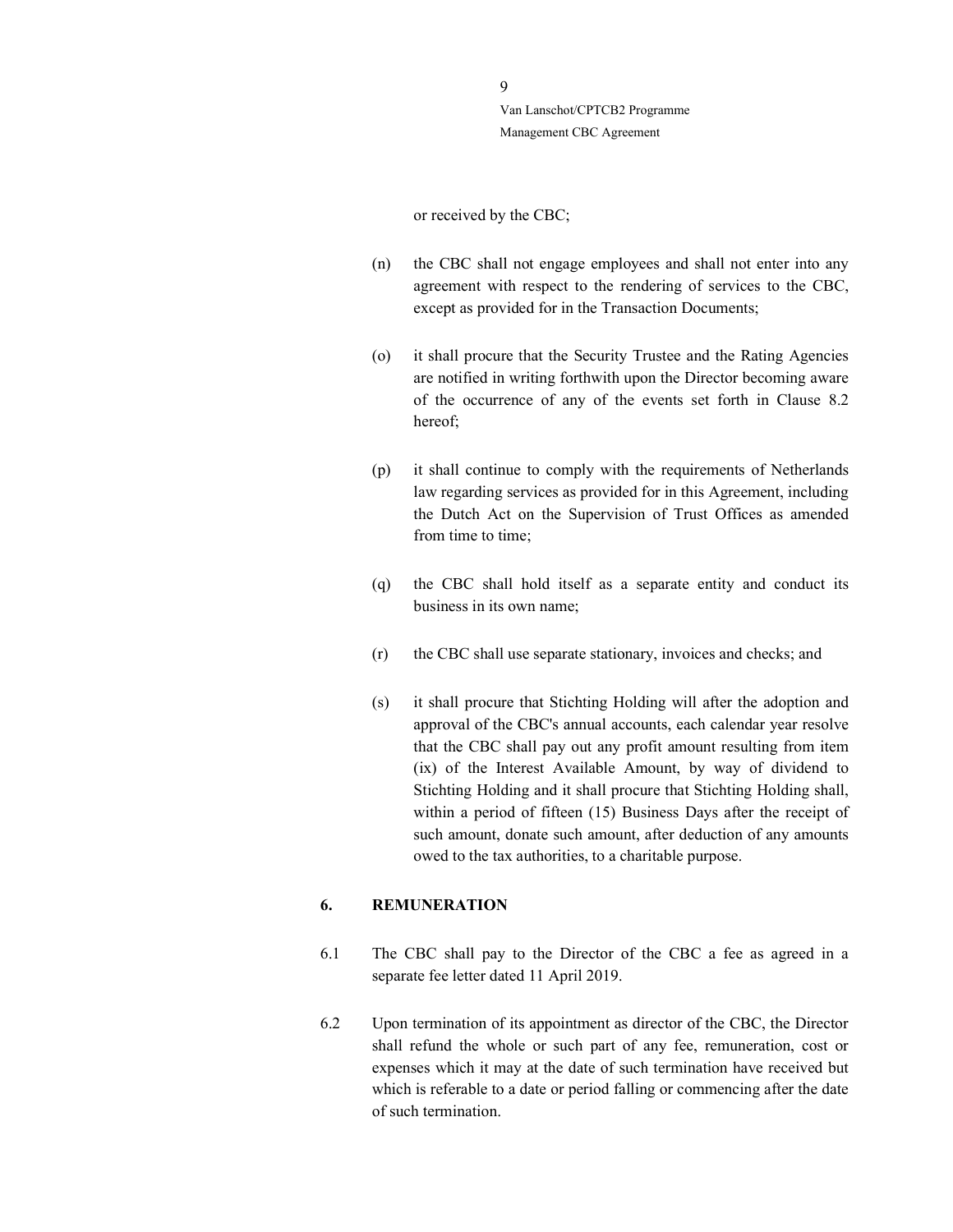### 7. COSTS AND EXPENSES

The Director is also entitled to reimbursement by the CBC of any reasonable travel and out-of-pocket expenses incurred in the fulfilment of its duties under this Agreement, provided that any expenses exceeding an aggregate amount of **in any calendar year require the prior** written consent of the Security Trustee (following consultation with the Issuer), not to be unreasonably withheld or delayed.

### 8. TERMINATION

- 8.1 Subject to Clause 5(a), this Agreement can be terminated by the Director and, subject to Rating Agency Confirmation, by the Security Trustee on behalf of the CBC at the end of each calendar year upon ninety (90) calendar days' prior written notice having been given to the other parties hereto.
- 8.2 If at any time:
	- (a) any of the representations and warranties set forth in Clause 4 proves to have been untrue or incorrect and such matter continues unremedied for a period of fourteen (14) calendar days after the earlier of the Director becoming aware of such default and receipt by the Director of written notice from the Security Trustee requiring the same to be remedied; or
	- (b) the Director defaults in the fulfilment of any of the undertakings set forth in Clause 5 or any obligation under or in connection with this Agreement, which in the opinion of the Security Trustee is materially prejudicial to the interests of the Secured Parties and (except if, in the reasonable opinion of the Security Trustee, such default is incapable of remedy, in which case no such continuation and/or notice as is hereinafter mentioned will be required) such default continues unremedied for a period of fourteen (14) calendar days after the earlier of the Director becoming aware of such default and receipt by the Director of written notice from the Security Trustee requiring the same to be remedied; or
	- (c) a resolution has been adopted by the Director for a legal merger (juridische fusie) of the CBC with another legal entity or for the legal demerger (juridische splitsing) involving the CBC or for the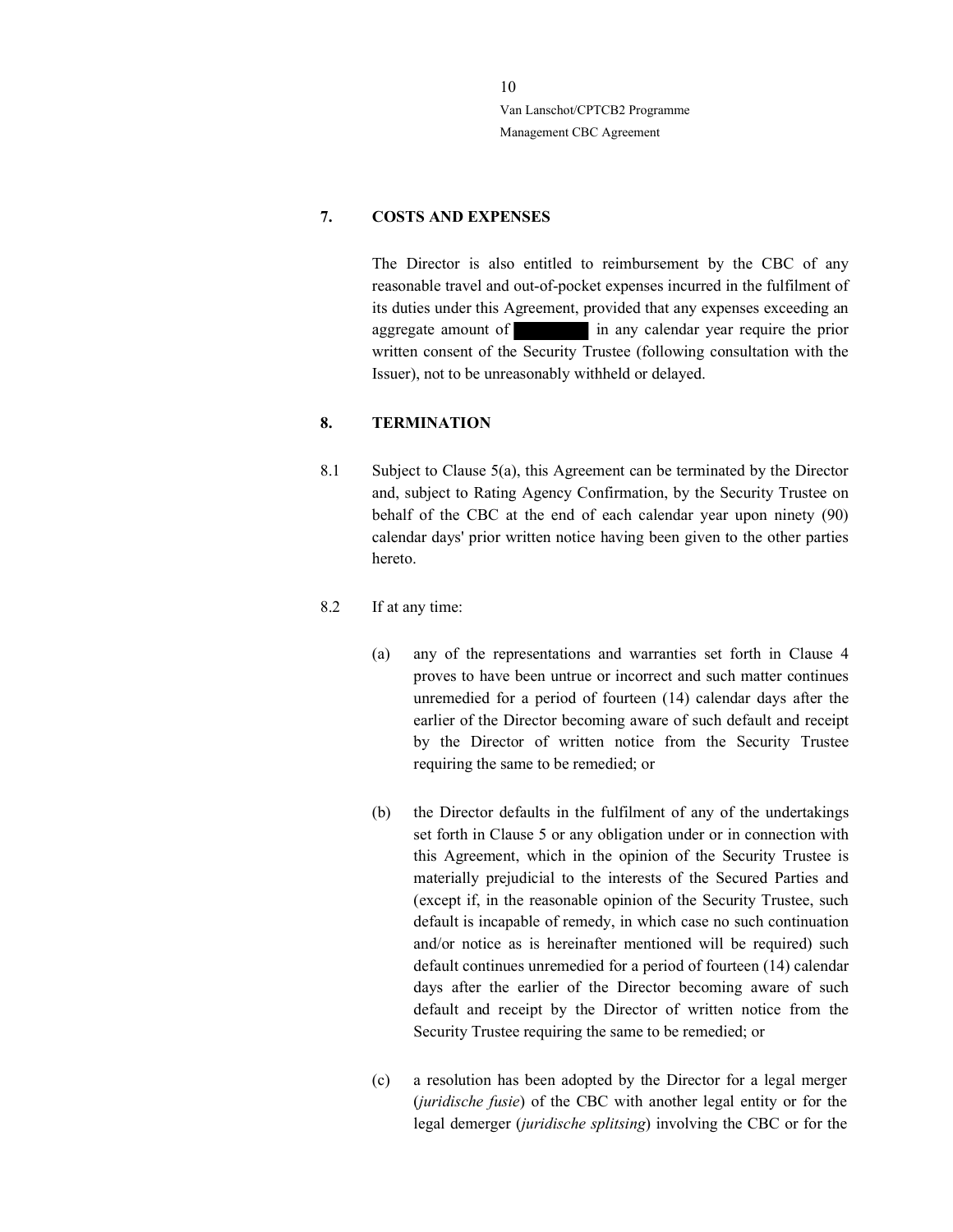> CBC being converted (conversie) into a foreign entity or the Director takes any other corporate action or other steps are taken or legal proceedings are initiated or threatened against it for its dissolution (ontbinding) and liquidation (vereffening); or

- (d) the Director becomes involved in negotiations with any one or more of its creditors with a view to the general readjustment or rescheduling of its indebtedness or makes a general composition for the benefit of its creditors (buitengerechtelijk akkoord); or
- (e) the Director has taken any corporate action or any steps have been taken or legal proceedings have been instituted or threatened against it for its bankruptcy (faillissement) or suspension of payments (surseance van betaling) or for becoming subject to any analogous insolvency proceedings under any applicable law or for the appointment of a receiver or a similar officer of it or of any or all of its assets; or
- (f) (i) untrue or incorrect information has been provided to the CBC with respect to the Director, its business or its (ultimate) shareholders (in each case other than through the actions of the CBC); or (ii) any change in (ultimate) ownership of the Director occurs,

then the CBC or the Security Trustee, on behalf of the CBC, may, subject to Rating Agency Confirmation, at once or at any time thereafter while such default continues, by notice in writing to the Director terminate this Agreement. Such termination will be effective from the date (not earlier than the date of the notice) specified in such notice.

- 8.3 On and after termination of this Agreement for whatever reason, all authority and power of the Director under this Agreement shall terminate and be of no further effect and the Director shall not thereafter hold itself out in any way as director of the CBC.
- 8.4 Upon termination of this Agreement, the Director will, at its own costs, subject to the undertaking set forth in Clause 5(a), fully co-operate with its resignation as director and the appointment of a new director of the CBC.
- 8.5 Upon termination of this Agreement pursuant to this Clause 8, the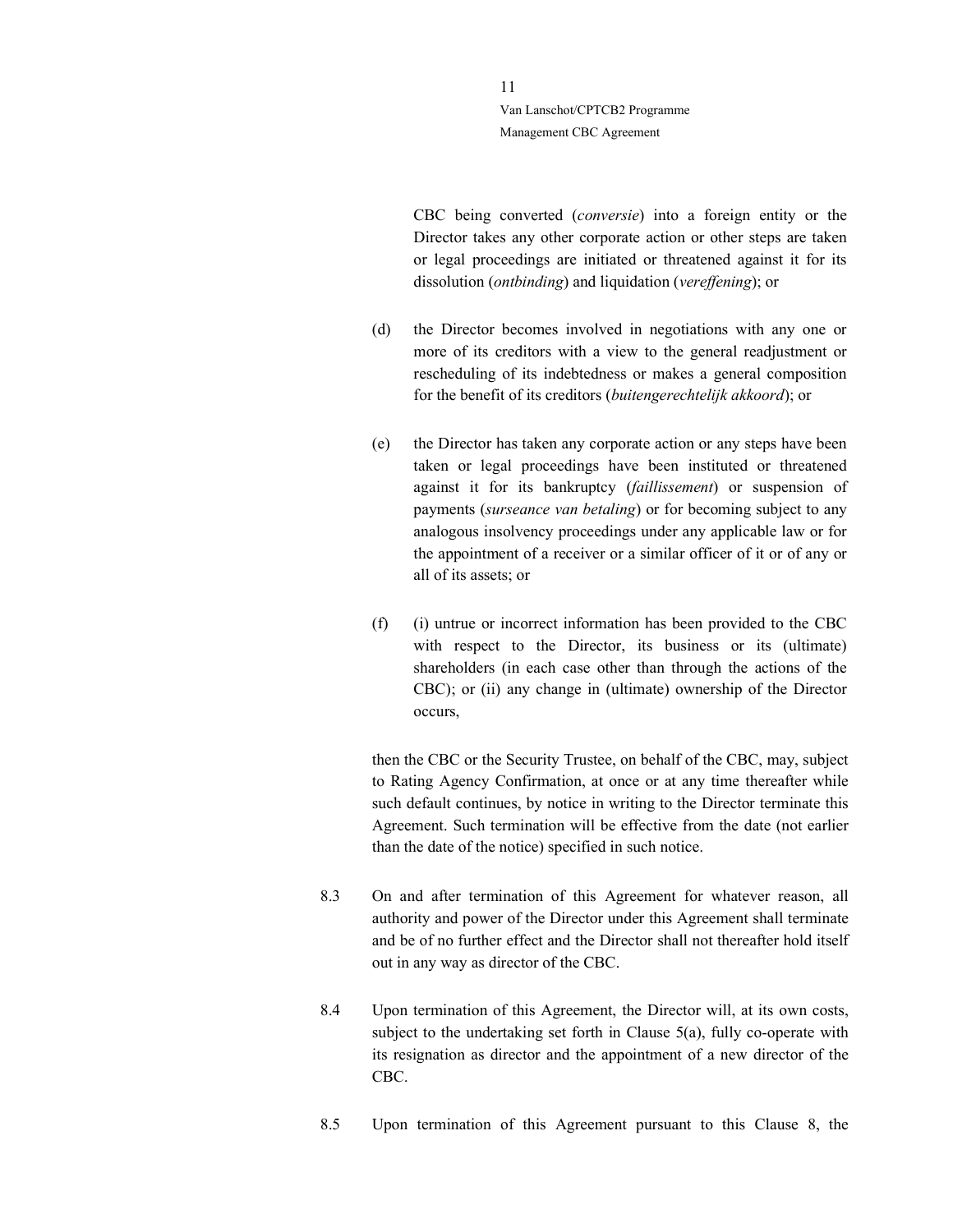> Director shall forthwith return to the CBC all books, records and other documents which are in the possession of the Director pursuant to this Agreement. The CBC hereby agrees to provide the Director upon request with copies of such documents if reasonably required in order for the Director to comply with applicable laws, regulations and/or procedures. Prior to the termination of this Agreement pursuant to this Clause 8, each party shall use all reasonable endeavours to procure that the registered address of the CBC shall be changed prior to, or immediately following such termination becoming effective. The Director will take appropriate measures if the change of address is not effected in accordance with the preceding sentence.

### 9. SERVICES NON-EXCLUSIVE

 Nothing in this Agreement shall prevent the Director from rendering services similar to those provided for in this Agreement to other persons, firms or companies.

#### 10. NO ASSIGNMENT

The Director may not assign or transfer by any means whatsoever any of its rights and obligations under this Agreement.

#### 11. NO DISSOLUTION, NO NULLIFICATION

To the extent permitted by law, the parties hereby waive their rights pursuant to Articles 6:265 to 6:272 inclusive of the Dutch Civil Code to dissolve (ontbinden), or demand in legal proceedings the dissolution (ontbinding) of, this Agreement. Furthermore, to the extent permitted by law, the parties hereby waive their rights under Article 6:228 of the Dutch Civil Code to nullify (vernietigen), or demand in legal proceedings the nullification (vernietiging) of, this Agreement on the ground of error (dwaling).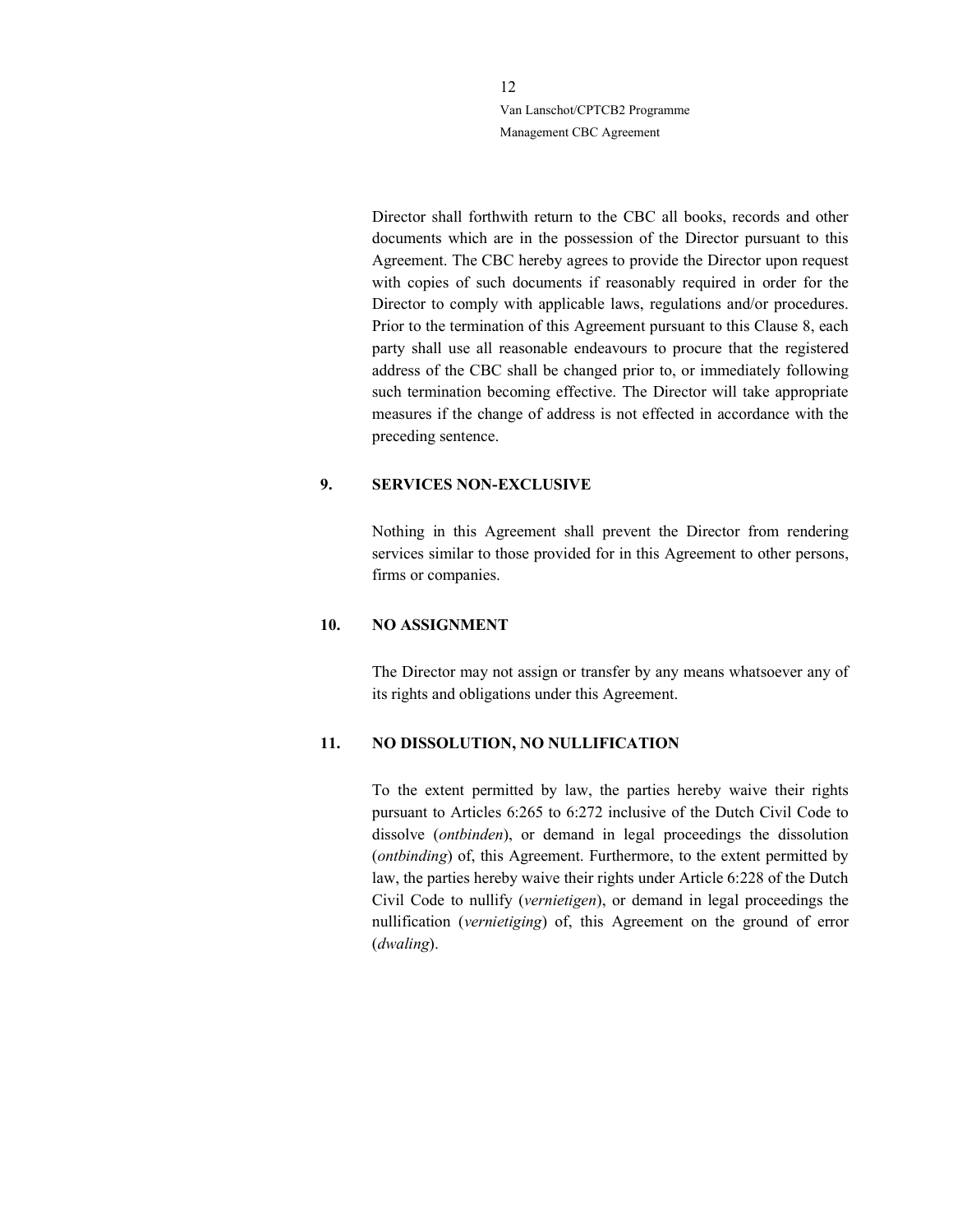### 12. GOVERNING LAW AND JURISDICTION

- 12.1 This Agreement, including Clause 12.2 hereof, and any non-contractual obligations arising out of or in relation to this Agreement shall be governed by and construed in accordance with the laws of the Netherlands.
- 12.2 Any disputes arising out of or in connection with this Agreement including, without limitation, disputes relating to any non-contractual obligations arising out of or in connection with this Agreement shall be submitted to the exclusive jurisdiction of the competent court in Amsterdam, the Netherlands.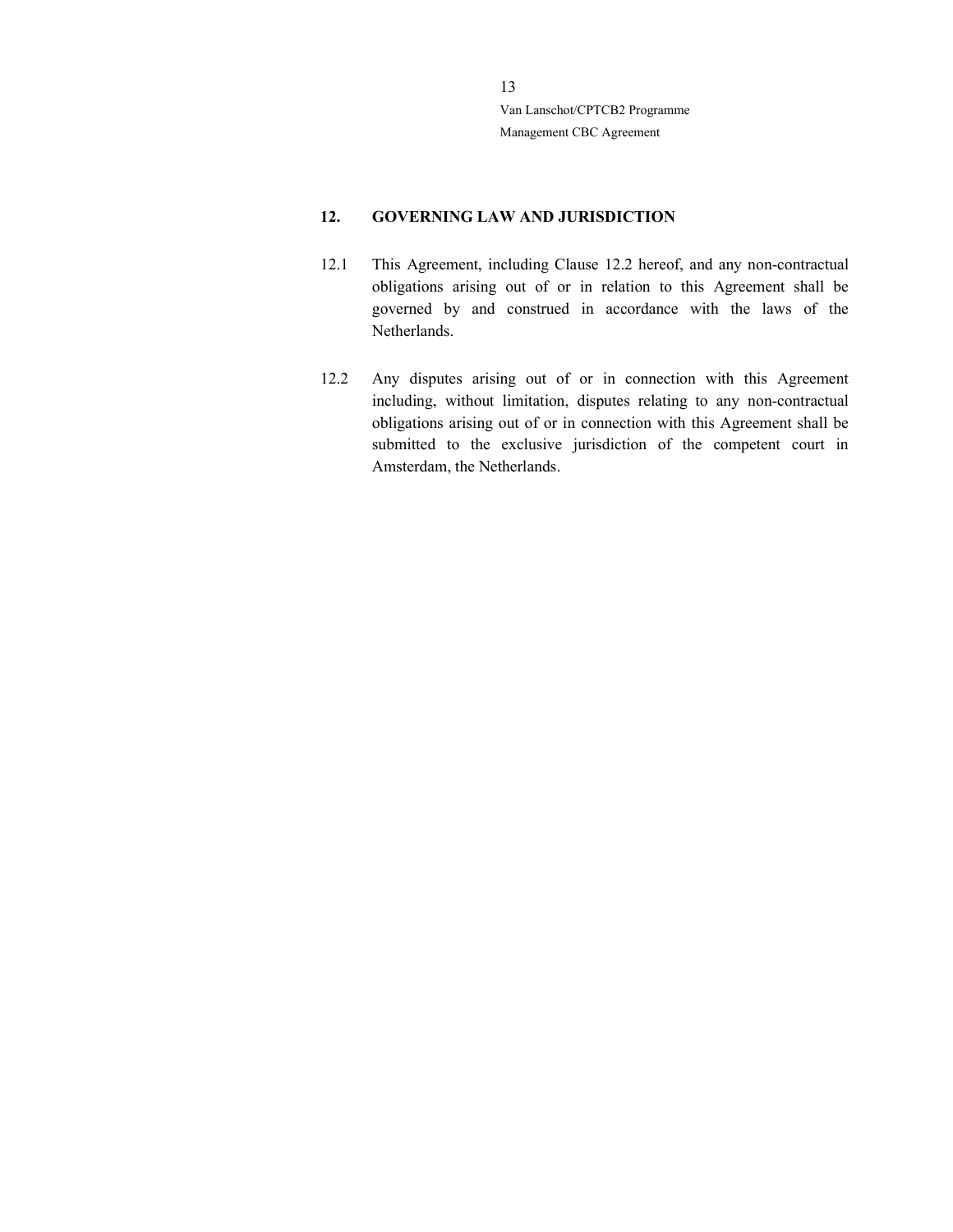## **SIGNATURES**

### INTERTRUST MANAGEMENT B.V.

by : title :

 $\overline{a}$ 

VAN LANSCHOT CONDITIONAL PASS-THROUGH COVERED BOND COMPANY 2 B.V.

by :

 $\overline{a}$ 

title :

STICHTING SECURITY TRUSTEE VAN LANSCHOT CONDITIONAL PASS-THROUGH COVERED BOND COMPANY 2

by :

 $\overline{a}$ 

title :